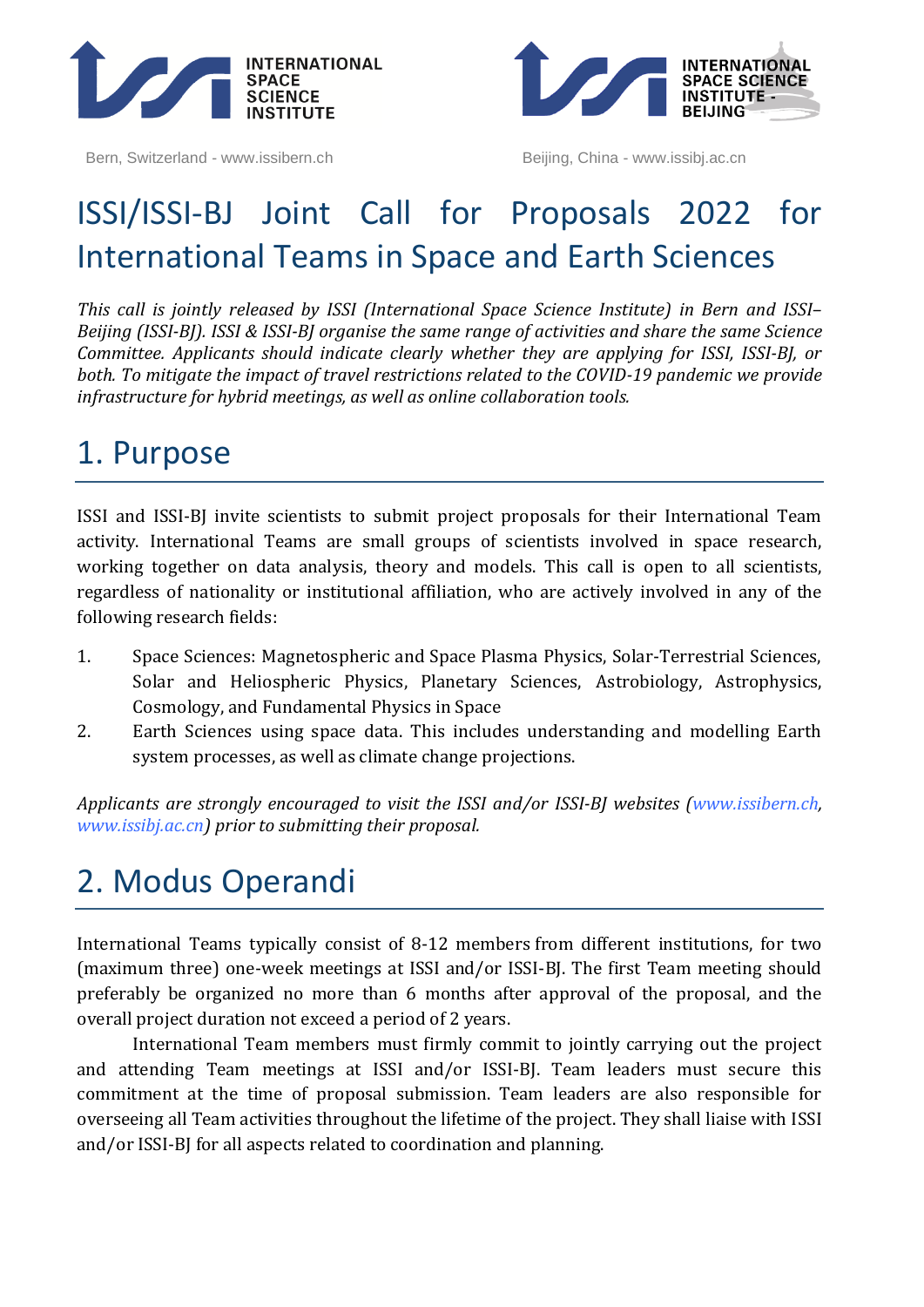International Team activities should lead to peer-reviewed publications. All publications must include an appropriate acknowledgement of ISSI and/or ISSI-BJ for support received. Teams are required to maintain a website on the ISSI server (on an external server in the case of ISSI-BJ, which provides general information on the project and Team, as well as an up-to-date list of Team publications.

# 3. Composition of an Eligible International Team

An International Team consists of 8–12 scientists, representing a minimum of 4 different countries, and among these at least one ESA member state. Funding is available for up to 24 person-weeks, e.g. 8 members for a maximum of 3 one-week meetings, or 12 members for 2 one-week meetings. Teams should aim to achieve a balanced gender representation, a good mix of seniority levels, and include the multi-disciplinary expertise required for the project.

## 4. Selection Criteria

The overarching requirements for acceptance of International Team proposals will be (*i*) the scientific significance of the proposed research; (*ii*) the ability of Team members to lead the project to a successful conclusion within the indicated time frame; the diversity of Team members in terms of multi-disciplinary expertise, geographic distribution, career stage, and gender balance; and (*iii*) the added value of ISSI and/or ISSI-BJ.

When assessing proposals, the ISSI Science Committee will look for evidence of the following criteria being satisfied. All these criteria are weighted equally during proposal evaluation.

### Science:

- Novelty *Does the International Team address a new question, or propose to synthesise existing knowledge in a new way? Will it develop a new approach? Will the project result in an incremental improvement to existing work, or could it lead to a step change in the relevant field?*
- Timeliness *Is there a good reason for doing this work now? (E.g. new data coming from a space mission, new developments in a rapidly evolving field.)*
- Scientific impact *Is this an important question in the field? Will the outcome of the project solve long-standing questions and/or influence the future direction of the field in a multidisciplinary context?*
- Feasibility *Can the tasks described in the work plan be completed in the time available, and with the proposed Team composition?*
- Scientific legacy *Will the project develop and provide to the community, e.g., techniques, codes, and datasets with long-lasting impact*?
- Implementation plan *Is a work plan included and is the contribution of each Team member outlined clearly in the proposal. Have all Team members committed to attending Team meetings?*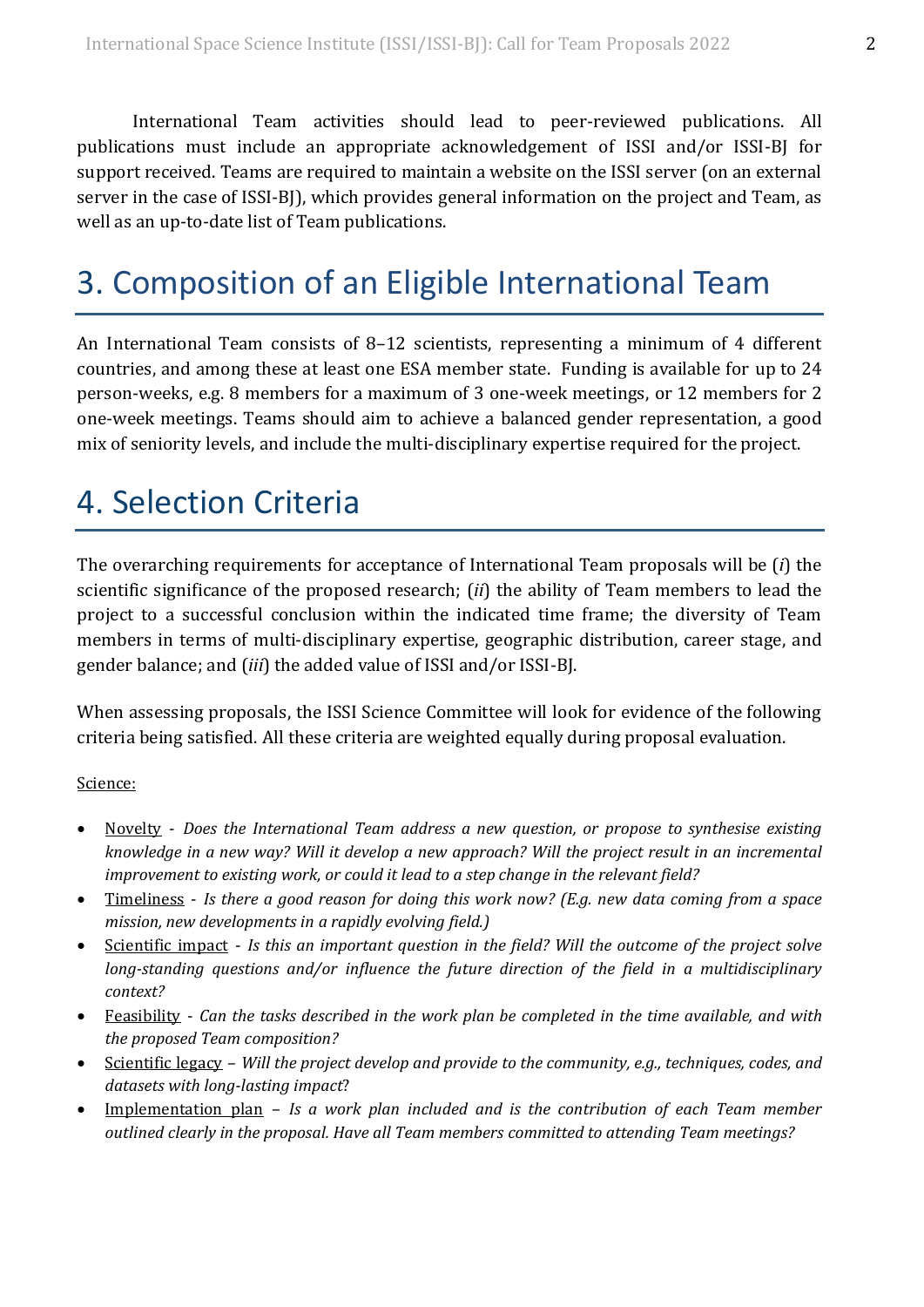### Team:

- Competence *Does the International Team combine sufficient multi-disciplinary and subject-specific expertise to carry out the proposed research effectively?*
- Range of expertise *Does the International Team combine the right breadth of skills and knowledge to address the main science questions and implement the work plan? Do the Team members have a sufficiently broad knowledge and expertise to be able to have a productive discussion?*
- Geographic diversity *Do the International Team members come from a minimum of 4 different countries, and include Team members from at least one ESA member state?*
- Community representation *– Is Team membership balanced, or is it at least representative of the relevant community, in terms of gender, minorities/underrepresented groups, career stage, etc. …*

### Added value of ISSI/ISSI-BJ:

- Why ISSI/ISSI-BJ? *What are the unique attributes of ISSI and/or ISSI-BJ that enable the International Team to achieve their science goals?*
- Science related to space data *Are Team activities aligned with the ISSI remit of supporting (a) research that directly uses space data, and/or (b) theory with direct application to data? Projects involving both ground- and space-based data are also eligible for support.*
- Resources requested *Are the demands on ISSI and/or ISSI-BJ realistic and compatible with the guidelines in this proposal call? Is there an overlap with currently active teams (see [www.issibern.ch/program/teams.html\)](http://www.issibern.ch/program/teams.html)?*

## 5. Contents of the Proposal

The proposal should be submitted by the International Team leader(s) and include:

- A concise abstract summarizing all key aspects of the proposal
- Scientific rationale
- Added value of ISSI and/or ISSI-BJ for achieving the scientific objectives of the Team
- List of confirmed International Team members with (appended) a 2-page CV for the Team leader(s) and a 1-page CV for members. (Applicants should use [this template CV\)](https://www.issibern.ch/call-for-team-proposals-2022/ITmember_CV_template.docx)
- Project workplan incl. number, duration and timing of the meetings planned
- List of the expected outputs e.g., scientific papers, reviews, books, software, etc.
- Financial support requested from ISSI and/or ISSI-BJ (see Section 6)
- Facilities required (only for special requests, see Section 6)
- In an appendix: Affiliations and e-mail addresses of all participants, plus a phone number for the Team leader

Excluding annexes and CVs, the proposal should not exceed a length of 5 sides of A4 paper (i.e. a total of 2.5 A4 pages). It should be submitted as a single pdf file (<10 MB).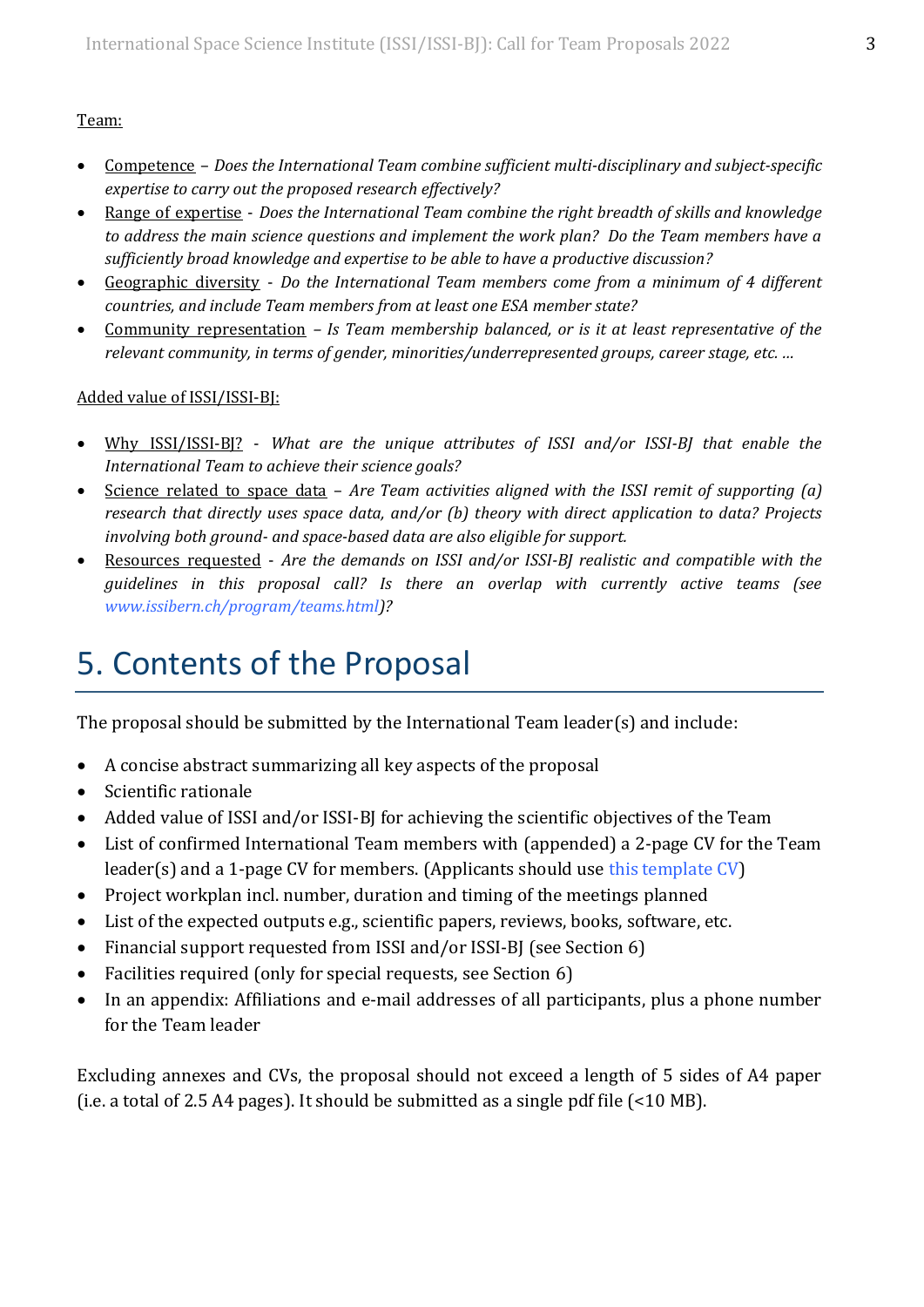### 6. ISSI/ISSI-BJ support

#### Financial support:

ISSI or ISSI-BJ will support living expenses through a per diem and accommodation for the 8- 12 *core* members of the International Team, for the duration of Team meetings in Bern and/or Beijing.

Once the proposal is approved, *early-career scientists* (ECS, max. +2 years after the PhD) may be included in the International Team. As a guideline, ISSI support for ECS Team members is expected to constitute of order 20% of the person-weeks allocated to the International Team. ECS are nominated after approval of the proposal and receive financial support equivalent to that of core members, i.e. accommodation and a per diem.

Travel expenses will only be reimbursed to the Team leader. Team leaders can renounce their right to the travel refund in favour of another member of their Team.

#### Meeting infrastructure and logistic support:

ISSI and ISSI-BJ provide: meeting rooms including professional audio and video systems for hybrid meetings using, e.g., Zoom/Skype; white boards; Wi-Fi internet access; printers and spare computers; electrical plug adaptors; and the ISSI/ISSI-BJ coffee machine. ISSI Teams can make use of the ISSI on-line collaboration tools [\(https://tools.issibern.ch/\)](https://tools.issibern.ch/) throughout the duration of their project.

Team members with childcare needs, reduced mobility or other special needs can contact ISSI and ISSI-BJ to discuss which arrangements might be made during meetings.

#### Core membership management:

Any change to the core membership should be avoided. In the exceptional case where replacing a core member is justified ISSI/ISSI-BJ needs a justification, supported by a CV of the new candidate.

Additional experts invited by the team leader are expected to constribute to the work of the team at no cost to ISSI/ISSI-BJ.

#### International Team publications:

ISSI/ISSI-BJ, as a rule, does not fund page charges for journal papers submitted by International Teams. However, ISSI and ISSI-BJ require that papers published as a result of Team activities include an acknowledgement of ISSI's and/or ISSI-BJ's support.

### 7. Duties of the International Team Leader

After selection, the successful International Team leader shall:

- Refine the schedule of team meetings in collaboration with ISSI or ISSI-BJ
- Establish the list of attendees ahead of each meeting so that appropriate hotel block bookings can be made, and facilities allocated at ISSI or ISSI-BJ